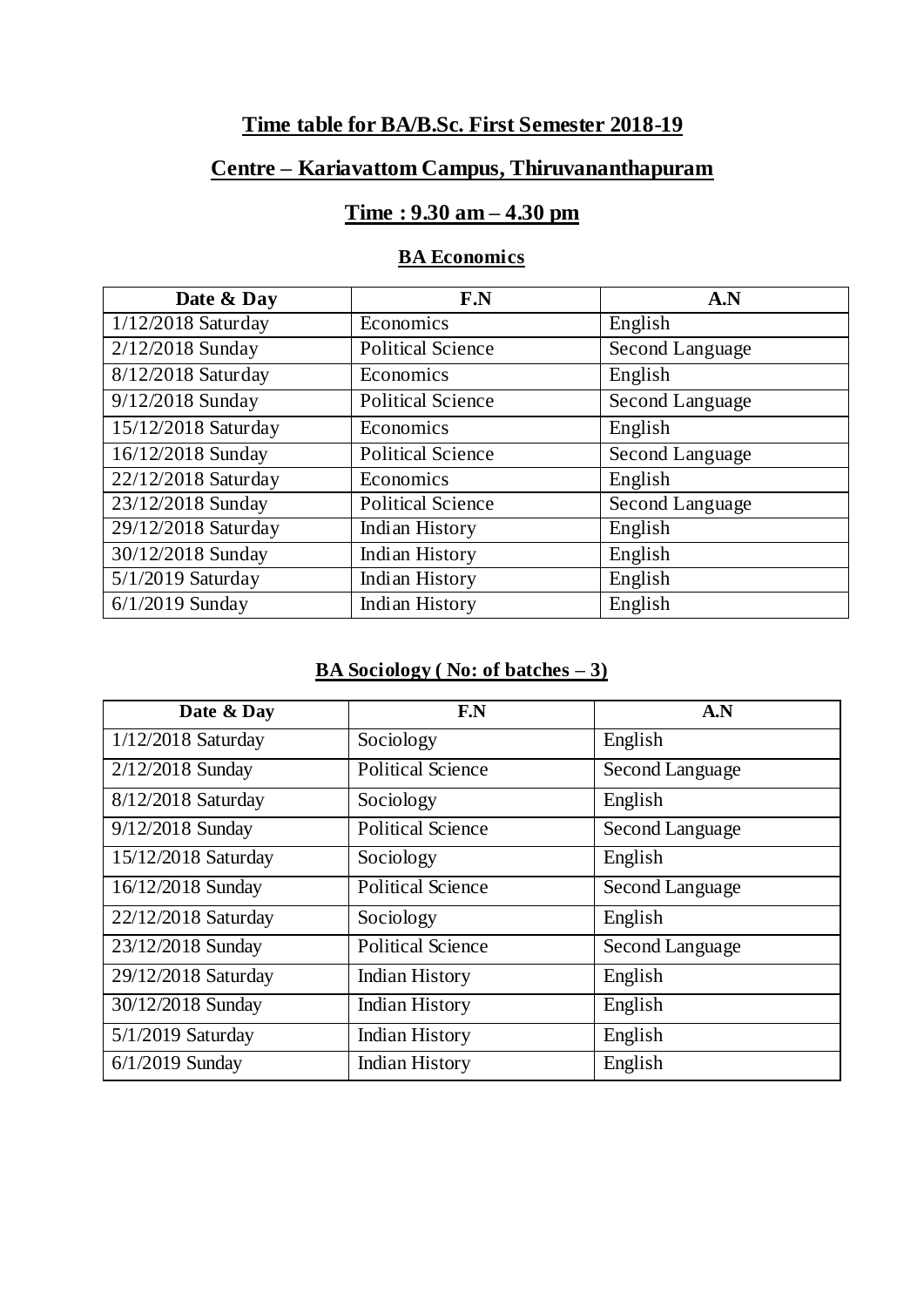# **BA Political Science**

| Date & Day          | F.N                      | A.N             |
|---------------------|--------------------------|-----------------|
| 1/12/2018 Saturday  | <b>Political Science</b> | English         |
| 2/12/2018 Sunday    | <b>World History</b>     | Second Language |
| 8/12/2018 Saturday  | <b>Political Science</b> | English         |
| 9/12/2018 Sunday    | World History            | Second Language |
| 15/12/2018 Saturday | <b>Political Science</b> | English         |
| 16/12/2018 Sunday   | <b>World History</b>     | Second Language |
| 22/12/2018 Saturday | <b>Political Science</b> | English         |
| 23/12/2018 Sunday   | <b>World History</b>     | Second Language |
| 29/12/2018 Saturday | Economics                | English         |
| 30/12/2018 Sunday   | Economics                | English         |
| 5/1/2019 Saturday   | Economics                | English         |
| $6/1/2019$ Sunday   | Economics                | English         |

# **BA History ( No: of batches – 2)**

| Date & Day          | F.N                      | A.N             |
|---------------------|--------------------------|-----------------|
| 1/12/2018 Saturday  | History                  | English         |
| 2/12/2018 Sunday    | <b>Political Science</b> | Second Language |
| 8/12/2018 Saturday  | History                  | English         |
| 9/12/2018 Sunday    | <b>Political Science</b> | Second Language |
| 15/12/2018 Saturday | <b>History</b>           | English         |
| 16/12/2018 Sunday   | <b>Political Science</b> | Second Language |
| 22/12/2018 Saturday | <b>History</b>           | English         |
| 23/12/2018 Sunday   | <b>Political Science</b> | Second Language |
| 29/12/2018 Saturday | Economics                | English         |
| 30/12/2018 Sunday   | Economics                | English         |
| $5/1/2019$ Saturday | Economics                | English         |
| $6/1/2019$ Sunday   | Economics                | English         |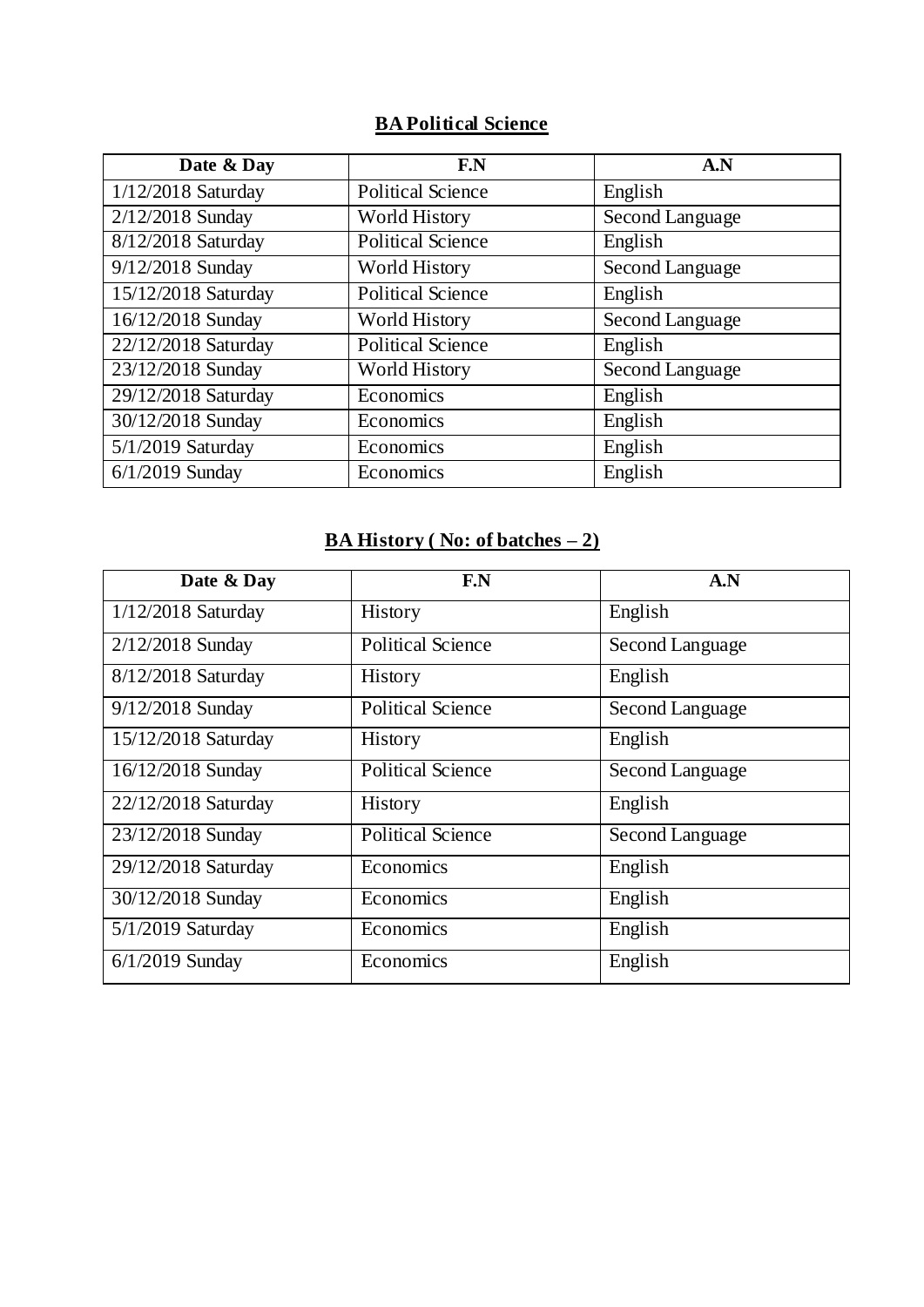| Date & Day          | F.N                      | A.N             |
|---------------------|--------------------------|-----------------|
| 1/12/2018 Saturday  | English                  | English         |
| 2/12/2018 Sunday    | <b>World History</b>     | Second Language |
| 8/12/2018 Saturday  | English                  | English         |
| 9/12/2018 Sunday    | <b>World History</b>     | Second Language |
| 15/12/2018 Saturday | English                  | English         |
| 16/12/2018 Sunday   | <b>World History</b>     | Second Language |
| 22/12/2018 Saturday | English                  | English         |
| 23/12/2018 Sunday   | <b>World History</b>     | Second Language |
| 29/12/2018 Saturday | History of English Litt. | English         |
| 30/12/2018 Sunday   | History of English Litt. | English         |
| 5/1/2019 Saturday   | History of English Litt. | English         |
| $6/1/2019$ Sunday   | History of English Litt. | English         |

# **BA English ( No: of batches – 2)**

#### **BA Malayalam**

| Date & Day          | F.N                  | A.N             |
|---------------------|----------------------|-----------------|
| 1/12/2018 Saturday  | Malayalam            | English         |
| 2/12/2018 Sunday    | Kerala Samskaram - I | Second Language |
| 8/12/2018 Saturday  | Malayalam            | English         |
| 9/12/2018 Sunday    | Kerala Samskaram - I | Second Language |
| 15/12/2018 Saturday | Malayalam            | English         |
| 16/12/2018 Sunday   | Kerala Samskaram - I | Second Language |
| 22/12/2018 Saturday | Malayalam            | English         |
| 23/12/2018 Sunday   | Kerala Samskaram - I | Second Language |
| 29/12/2018 Saturday | Sanskrit             | English         |
| 30/12/2018 Sunday   | Sanskrit             | English         |
| 5/1/2019 Saturday   | Sanskrit             | English         |
| $6/1/2019$ Sunday   | Sanskrit             | English         |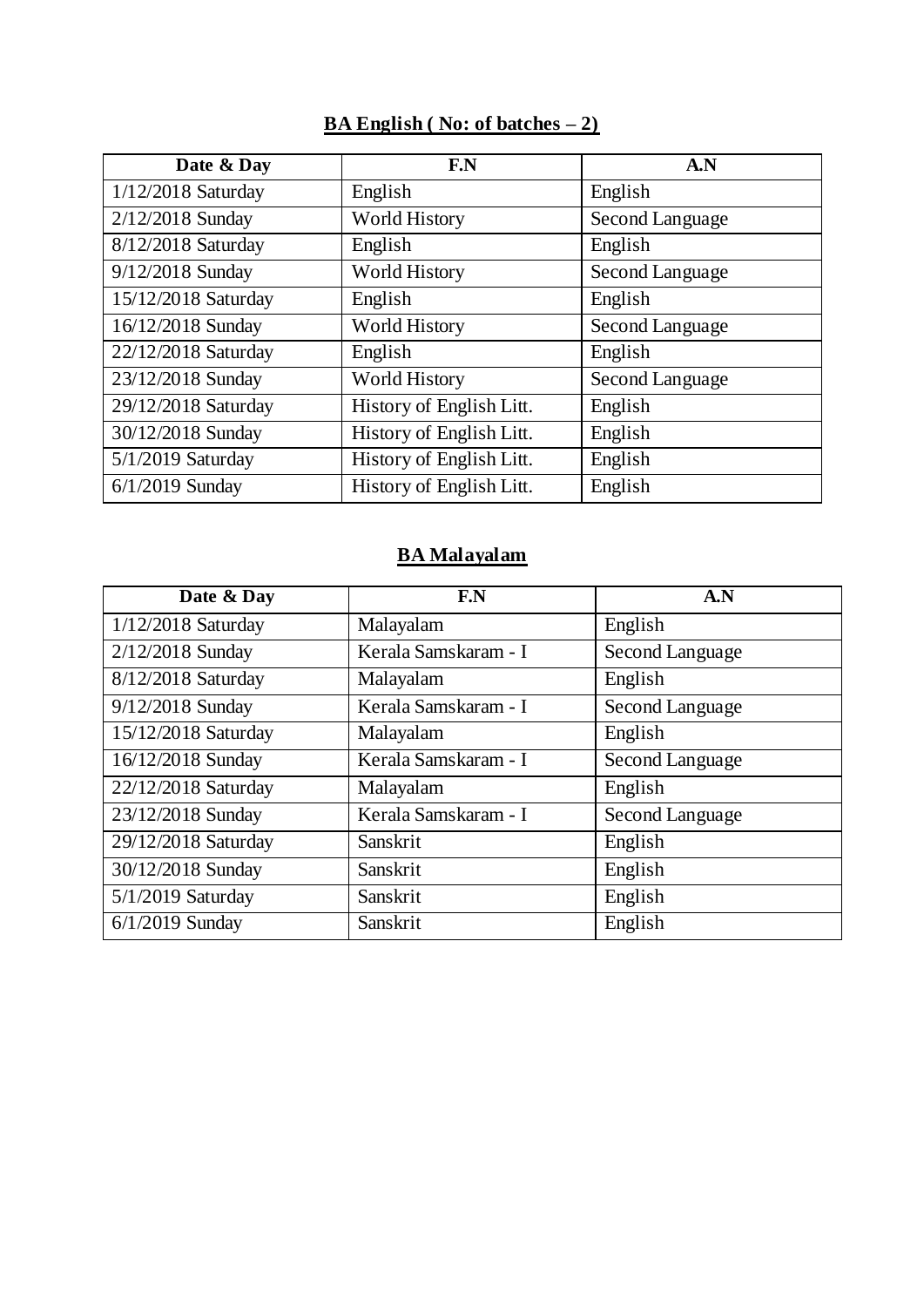#### **BA Hindi**

| Date & Day                     | F.N                        | A.N             |
|--------------------------------|----------------------------|-----------------|
| 1/12/2018 Saturday             | Hindi Prose                | English         |
| $\overline{2/1}$ 2/2018 Sunday | Womens Literature in Hindi | Second Language |
| 8/12/2018 Saturday             | Hindi Prose                | English         |
| 9/12/2018 Sunday               | Womens Literature in Hindi | Second Language |
| 15/12/2018 Saturday            | Hindi Prose                | English         |
| 16/12/2018 Sunday              | Womens Literature in Hindi | Second Language |
| 22/12/2018 Saturday            | Hindi Prose                | English         |
| 23/12/2018 Sunday              | Womens Literature in Hindi | Second Language |
| 29/12/2018 Saturday            | Cultural History of India  | English         |
| 30/12/2018 Sunday              | Cultural History of India  | English         |
| 5/1/2019 Saturday              | Cultural History of India  | English         |
| $6/1/2019$ Sunday              | Cultural History of India  | English         |

# **BSc Mathematics**

| Date & Day          | F.N                | A.N             |
|---------------------|--------------------|-----------------|
| 1/12/2018 Saturday  | <b>Mathematics</b> | English         |
| 2/12/2018 Sunday    | <b>Mathematics</b> | Second Language |
| 8/12/2018 Saturday  | <b>Statistics</b>  | English         |
| 9/12/2018 Sunday    | <b>Statistics</b>  | Second Language |
| 15/12/2018 Saturday | <b>Mathematics</b> | English         |
| 16/12/2018 Sunday   | <b>Statistics</b>  | Second Language |
| 22/12/2018 Saturday | <b>Mathematics</b> | English         |
| 23/12/2018 Sunday   | <b>Statistics</b>  | Second Language |
| 29/12/2018 Saturday | Accountancy        | English         |
| 30/12/2018 Sunday   | Accountancy        | English         |
| 5/1/2019 Saturday   | Accountancy        | English         |
| $6/1/2019$ Sunday   | Accountancy        | English         |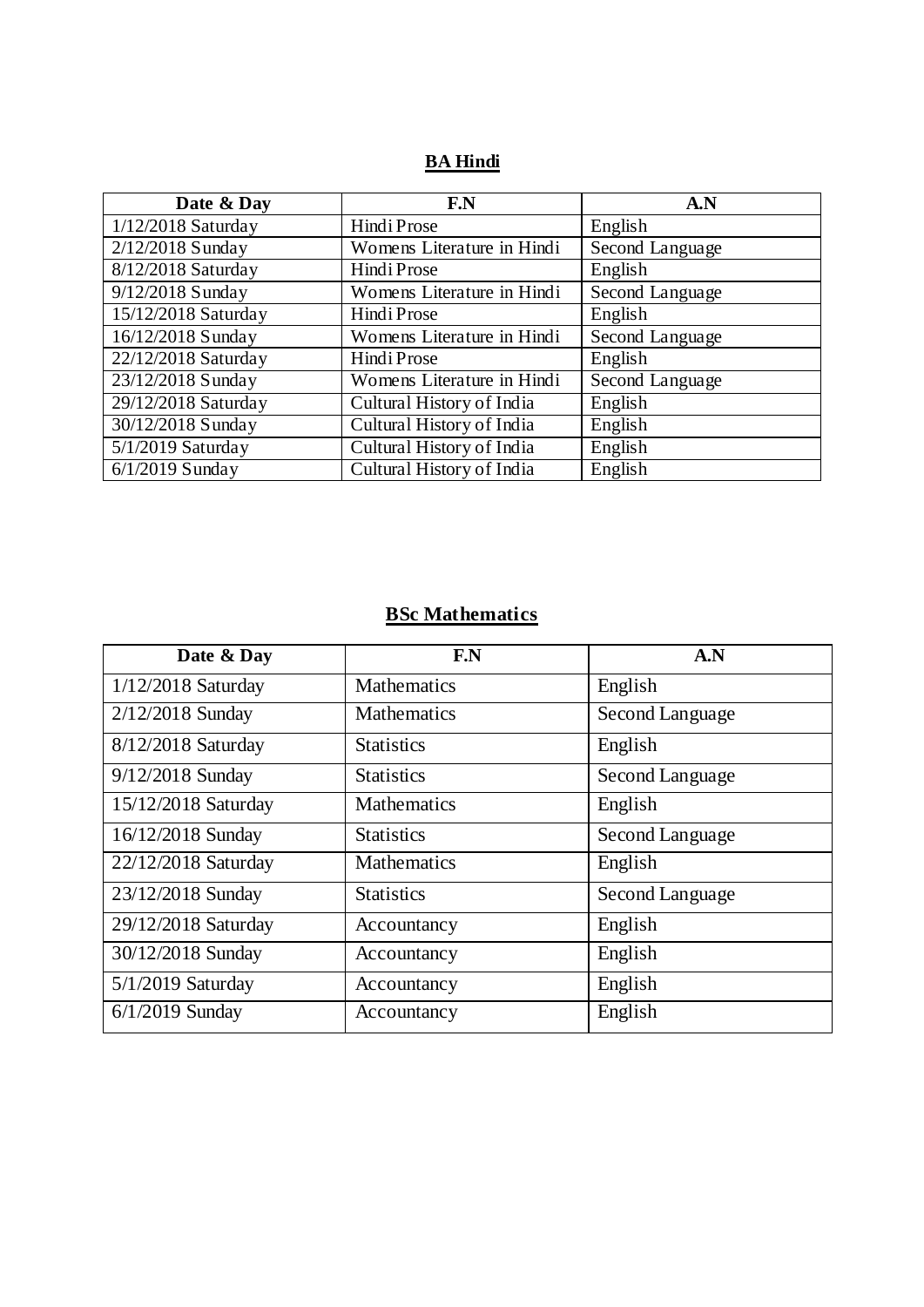### **B.Sc Computer Science**

| Date       | Day      | <b>FN</b>                   | AN                          |
|------------|----------|-----------------------------|-----------------------------|
| 1.12.2018  | Saturday | Introduction to Programming | Mathematics I               |
| 2.12.2018  | Sunday   | <b>Digital Electronics</b>  | Mathematics I               |
| 08.12.2018 | Saturday | Speaking and Listening      | Mathematics I               |
|            |          | <b>Skills</b>               |                             |
| 09.12.2018 | Sunday   | Mathematics I               | <b>Digital Electronics</b>  |
| 15.12.2018 | Saturday | <b>Digital Electronics</b>  | Speaking and Listening      |
|            |          |                             | <b>Skills</b>               |
| 16.12.2018 | Sunday   | Speaking and Listening      | <b>Digital Electronics</b>  |
|            |          | <b>Skills</b>               |                             |
| 22.12.2018 | Saturday | Mathematics I               | Speaking and Listening      |
|            |          |                             | <b>Skills</b>               |
| 23.12.2018 | Sunday   | Introduction to programming | Introduction to IT          |
| 29.12.2018 | Saturday | Introduction to programming | Introduction to IT          |
| 30.12.2018 | Sunday   | Introduction to IT          | Introduction to Programming |
| 05.01.2019 | Saturday | <b>Digital Electronics</b>  | Introduction to Programming |
| 06.01.2019 | Sunday   | Introduction to IT          | <b>Digital Electronics</b>  |

# **BCA**

| Date       | Day      | <b>FN</b>                          | AN                            |
|------------|----------|------------------------------------|-------------------------------|
| 1.12.2018  | Saturday | Introduction to IT                 | Mathematics I                 |
| 2.12.2018  | Sunday   | Mathematics I                      | Digital Electronics           |
| 08.12.2018 | Saturday | Mathematics I                      | Speaking and Listening Skills |
| 09.12.2018 | Sunday   | Digital Electronics                | Mathematics I                 |
| 15.12.2018 | Saturday | Speaking and Listening Skills      | Digital Electronics           |
| 16.12.2018 | Sunday   | Mathematics I                      | Speaking and Listening Skills |
| 22.12.2018 | Saturday | Speaking and Listening Skills      | Introduction to Programming   |
| 23.12.2018 | Sunday   | Introduction to programming        | Introduction to IT            |
| 29.12.2018 | Saturday | Introduction to IT                 | Digital Electronics           |
| 30.12.2018 | Sunday   | Introduction to Programming        | Introduction to IT            |
| 05.01.2019 | Saturday | <b>Introduction to Programming</b> | Digital Electronics           |
| 06.01.2019 | Sunday   | Digital Electronics                | Introduction to programming   |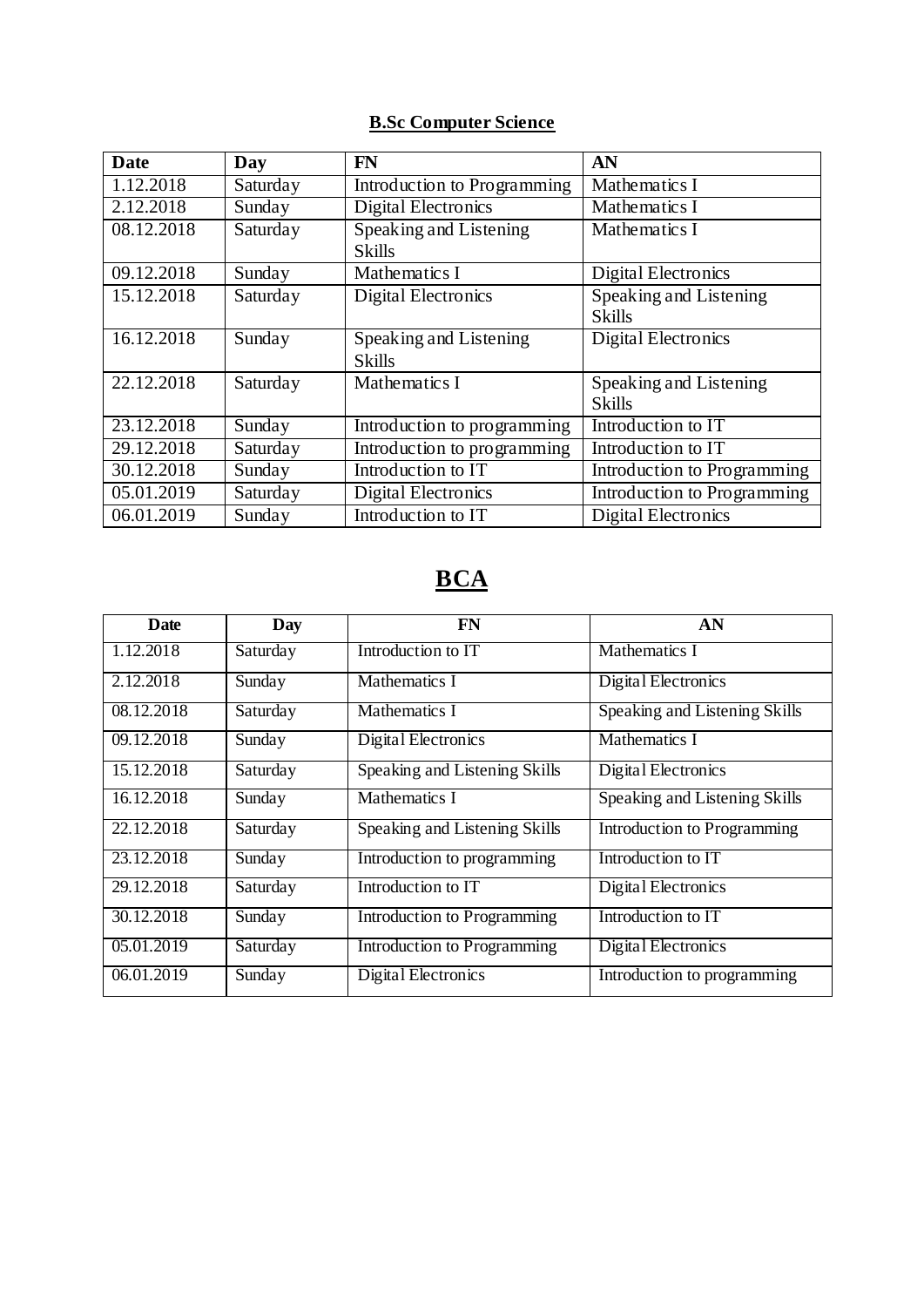# **Time table for BA/B.Sc. First Semester - 2018-19**

# **Centre – UIT Kollam**

#### **BA English**

| Date & Day                   | F.N                      | A.N             |
|------------------------------|--------------------------|-----------------|
| $\sqrt{1/12/201}$ 8 Saturday | English                  | English         |
| 2/12/2018 Sunday             | World History            | Second Language |
| 8/12/2018 Saturday           | English                  | English         |
| 9/12/2018 Sunday             | World History            | Second Language |
| 15/12/2018 Saturday          | English                  | English         |
| 16/12/2018 Sunday            | World History            | Second Language |
| 22/12/2018 Saturday          | English                  | English         |
| 23/12/2018 Sunday            | World History            | Second Language |
| 29/12/2018 Saturday          | History of English Litt. | English         |
| 30/12/2018 Sunday            | History of English Litt. | English         |
| $5/1/2019$ Saturday          | History of English Litt. | English         |
| $6/1/2019$ Sunday            | History of English Litt. | English         |

#### **BA Sociology**

| Date & Day                | F.N                      | A.N             |
|---------------------------|--------------------------|-----------------|
| 1/12/2018 Saturday        | Sociology                | English         |
| $\sqrt{2}/12/2018$ Sunday | <b>Political Science</b> | Second Language |
| 8/12/2018 Saturday        | Sociology                | English         |
| 9/12/2018 Sunday          | Political Science        | Second Language |
| 15/12/2018 Saturday       | Sociology                | English         |
| 16/12/2018 Sunday         | Political Science        | Second Language |
| 22/12/2018 Saturday       | Sociology                | English         |
| 23/12/2018 Sunday         | <b>Political Science</b> | Second Language |
| 29/12/2018 Saturday       | <b>Indian History</b>    | English         |
| 30/12/2018 Sunday         | <b>Indian History</b>    | English         |
| 5/1/2019 Saturday         | <b>Indian History</b>    | English         |
| $6/1/2019$ Sunday         | <b>Indian History</b>    | English         |